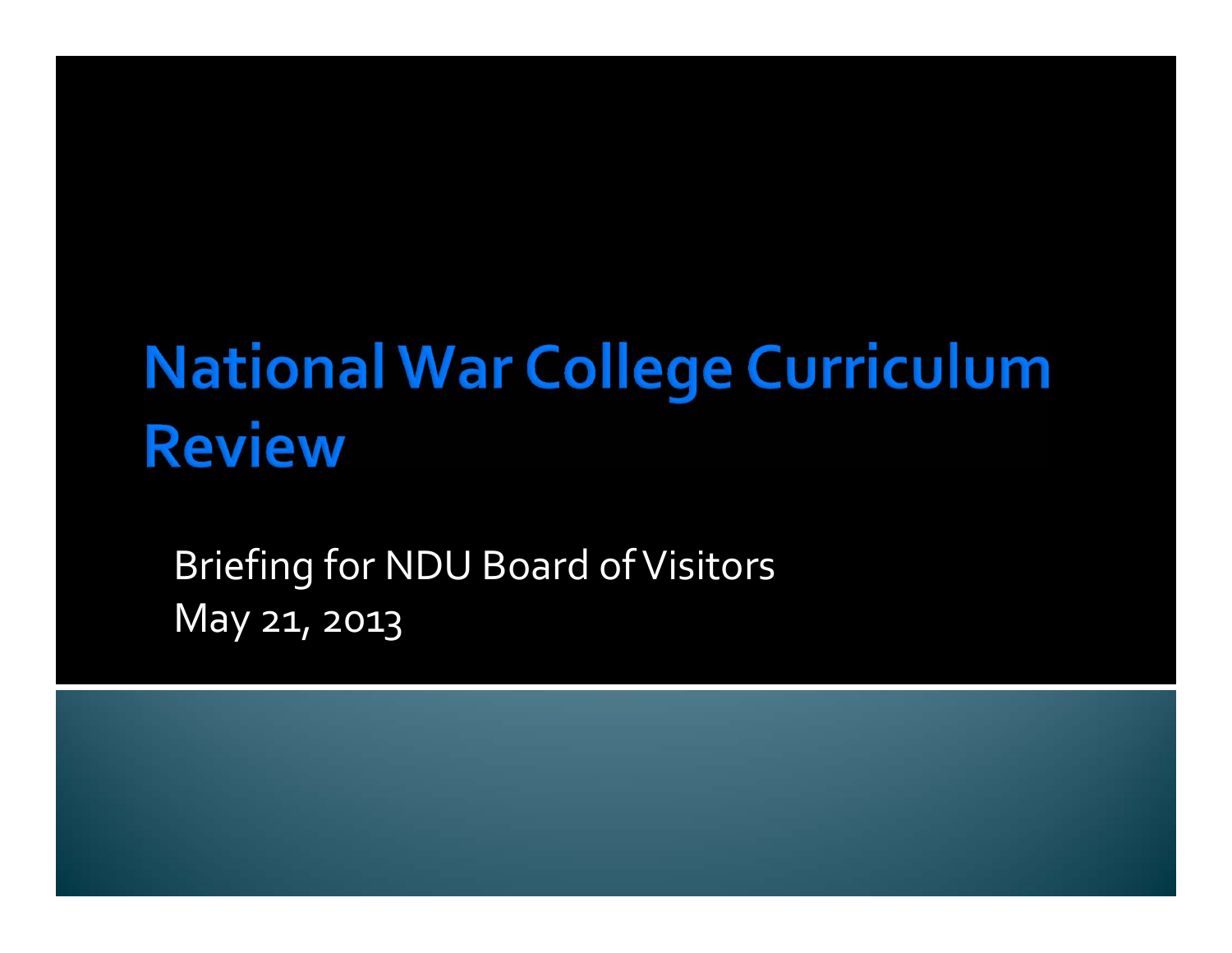### **Purpose of the Curriculum**

*The mission of the National War College is to educate future leaders of the Armed Forces, State Department, and other civilian agencies for high-level policy, command, and staff responsibilities by conducting a seniorlevel course of study in national security strategy.*

*CJCS Guidance:* Prepare critical, creative thinkers for era of volatility and uncertainty

*NDU Strategic Plan:* Education and leader development to lead effectively in changing context

**Building the skills for a** *practitioner* **of strategy—a person in the arena.**

- Ш Improved reflective judgment on complex issues
- Capacity for strategic and critical thinking and strategy development
- П Knowledge of policy/strategy environment for effectiveness

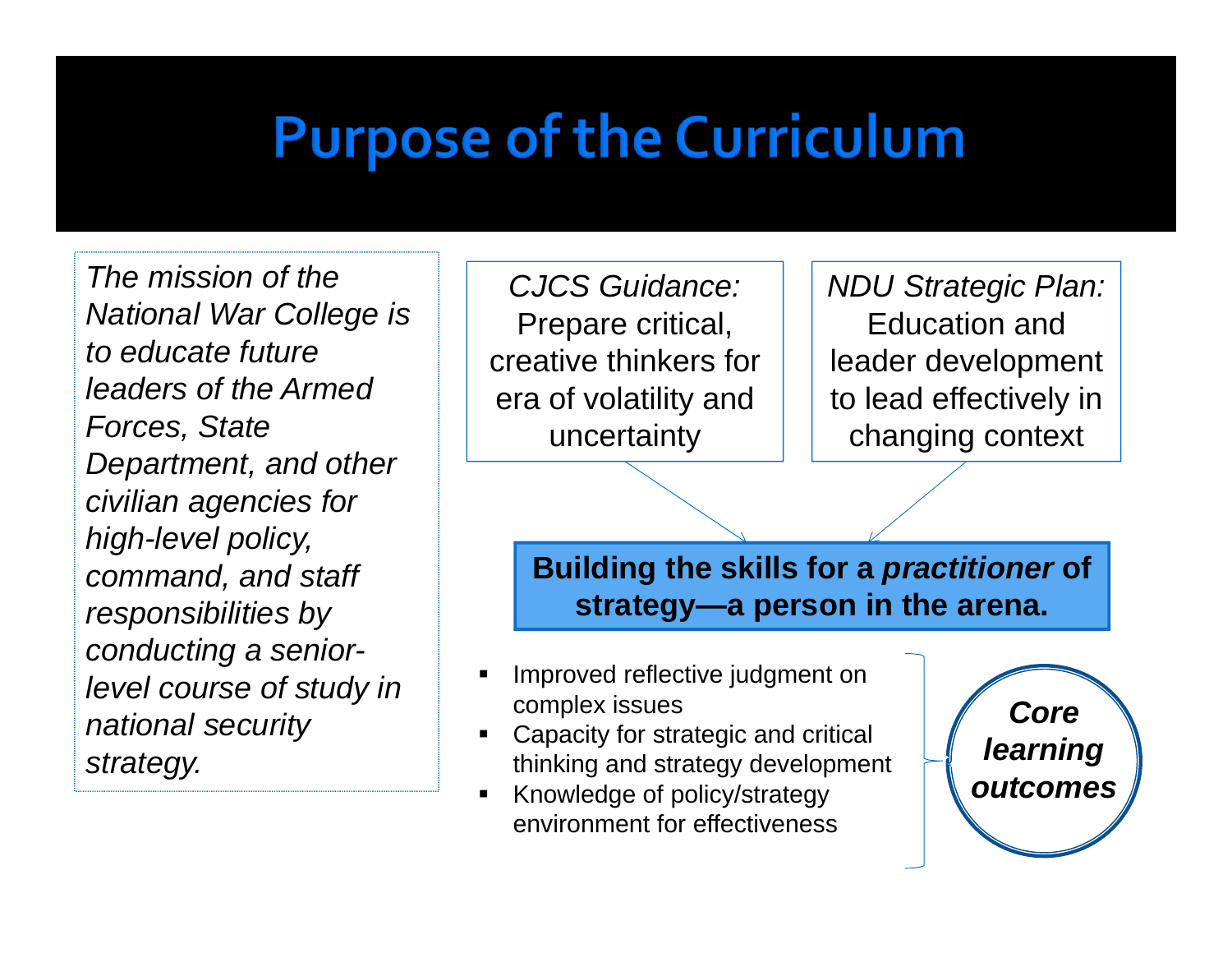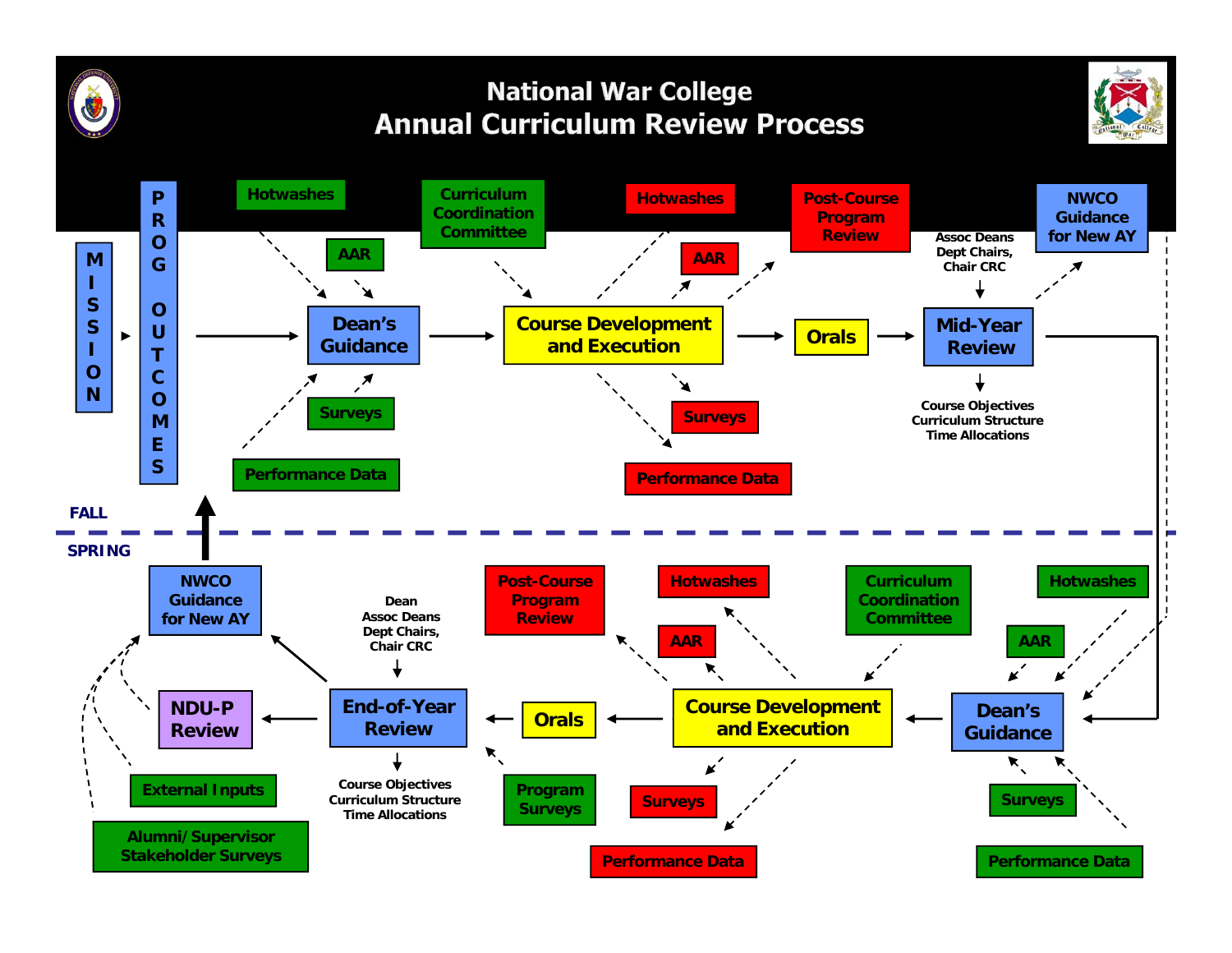#### **Sources of Research and Evidence: Bottom-Up Curriculum Review**

- **Faculty interviews and dialogues**
- **Student surveys: Current and graduate**
- **Senior leader survey**
- **Research in literature on learning, teaching** and curriculum
- **Visits to counterpart institutions (eg HBS,** HYU Stern,Wharton, Princeton)
- **U** Visits to/interviews with centers of innovation in learning and teaching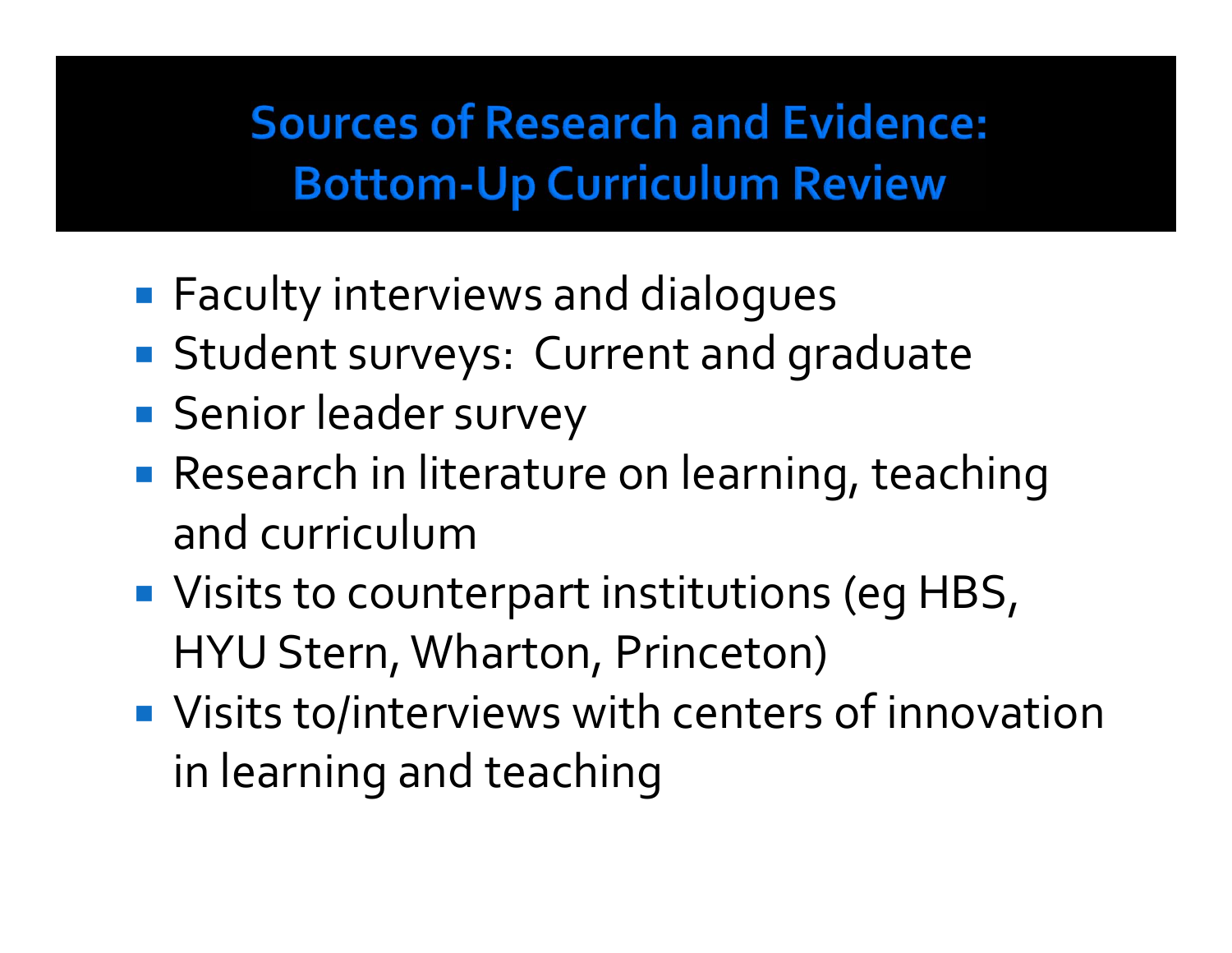# The Existing Model



- Substance is largely valid
- Achieves outcomes as measured by self‐ reporting, student achievement
- Active learning
- Peer-to-peer emphasis

#### **Evidence of Success**

- Survey of 2007 class: **91% of the students agreed (22%) or strongly agreed (69%) that the curriculum had prepared them well for future assignments and responsibilities**.
	- Of the 2010 class, **97% (70% strongly) agreed that the curriculum had specifically prepared them well for senior officer responsibilities**; 95% believed it had prepared them well for interagency responsibilities.
- $\blacksquare$  Of 2007 and 2010 classes, **99% agreed that the program had contributed to their ability to "critically and logically analyze strategic problems** and issues"—with over 75% in the "strong agree" column.
- **More than 88% said NWC improved their ability to "handle ambiguity and uncertainty";** 95 to 96% (65-67% strongly) agreed that it enhanced their ability to "adapt to the evolving characters of international relations and conflict."
- 2010 PAJE concluded that the NWC curriculum "supports a uniquely valuable educational program specifically tailored to delivering tomorrow's leader's and strategists."

#### *So … Why change?*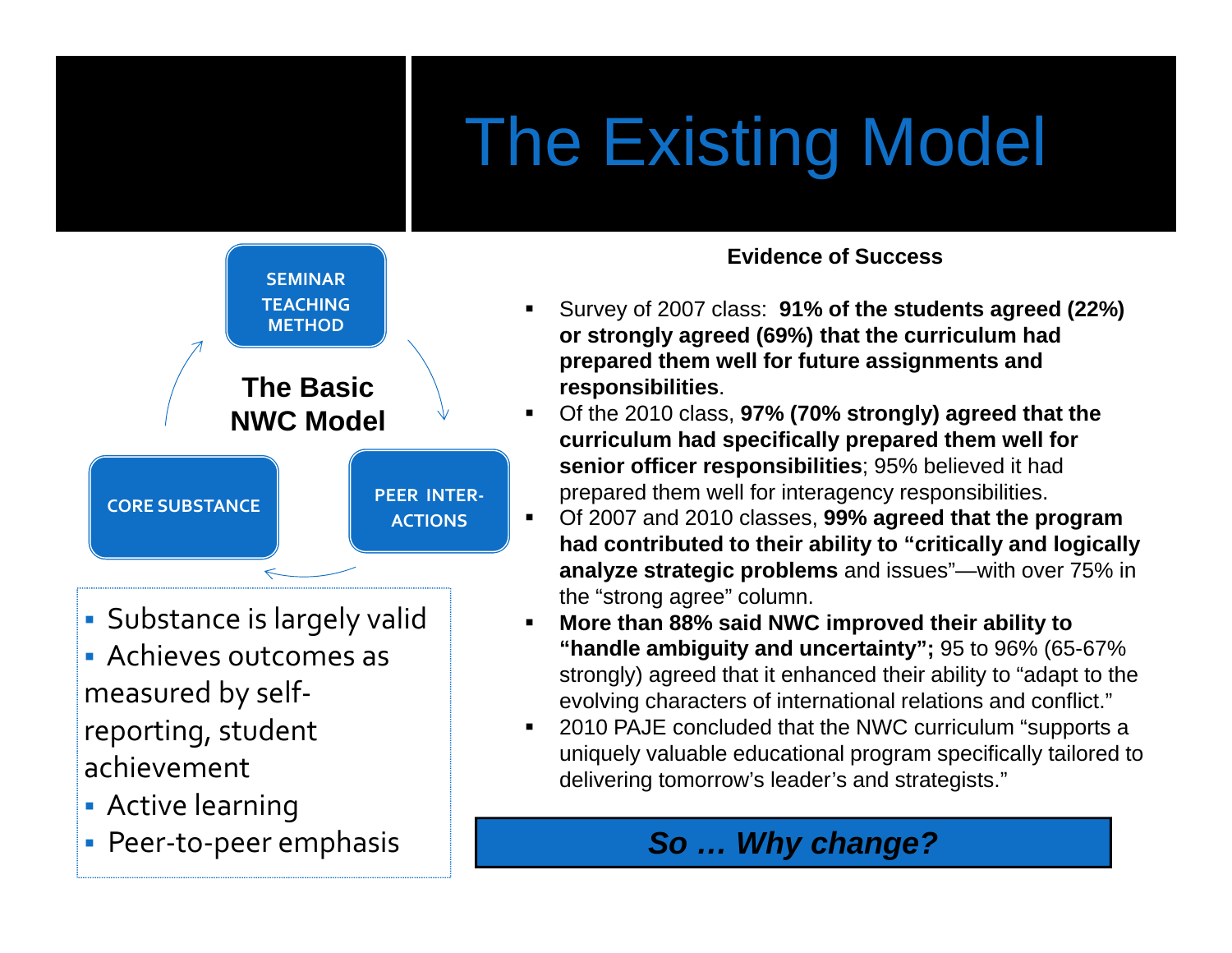## Self-Assessment

- **Improve depth of strategic and critical** analysis; deepen intellectual rigor
- **Enhance application focus / "doing" strategy;** focus on "practitioner realism"
- **Contract Contract Contract Contract Contract Contract Contract Contract Contract Contract Contract Contract Co Favor depth over breadth**
- **Improve synergy of curriculum, integration** and coherence across instruments of power
- **Overhaul treatment of strategic leadership**
- **Use best learning methodologies**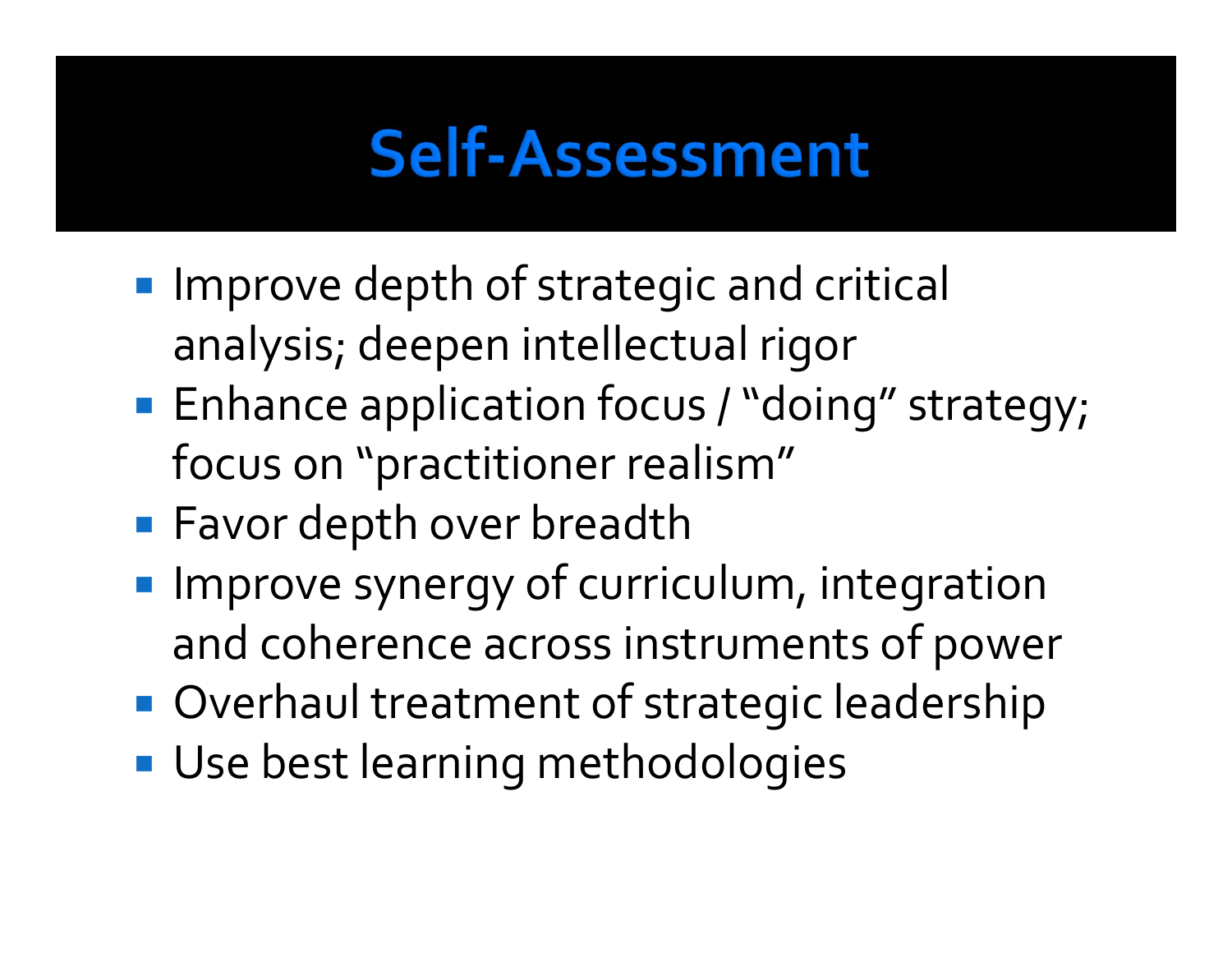## **Best Practices in Learning**

- **Learning to solve a problem in context**
- **Learning in collaborative, supportive** groups
- **From transmission of facts to** analytical/life skills
- Reliance on feedback-based assessment
- Contingency—different approaches for different subjects, instructors, students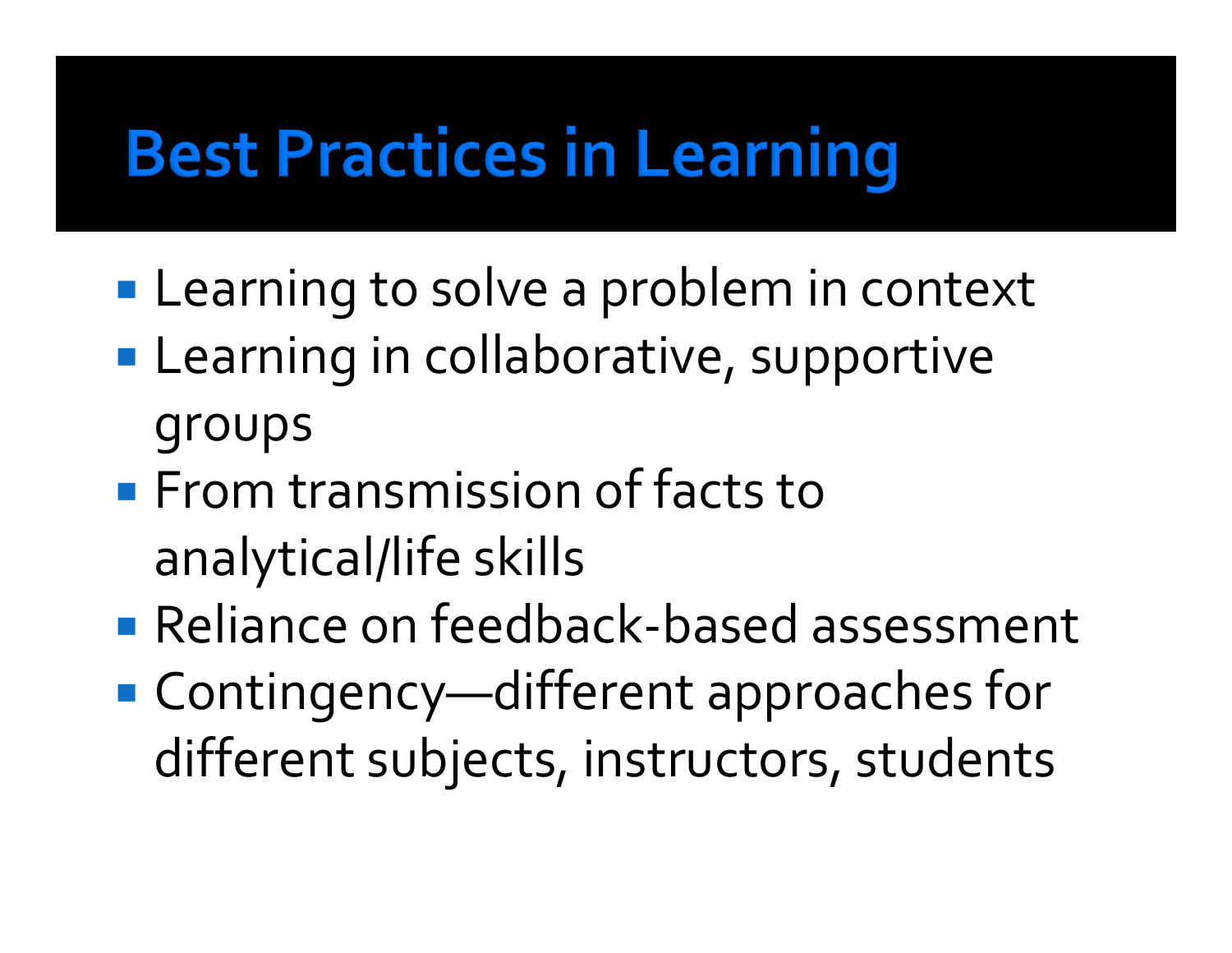## **Specific Findings: Counterparts**

- **Most schools have limited ability to measure** programmatic outcomes
- **Key outcomes are least measurable**
- Clear trend toward active learning approaches—but mix of teaching approaches can work well, and most are starting from lower % of active than NWC
- **Trend toward skills versus facts/information**
- $\mathcal{L}_{\mathcal{A}}$  Critical thinking amounts to sum of tools embedded in <sup>a</sup> curriculum
- Many schools moving toward more holistic curricula, modified student "choice"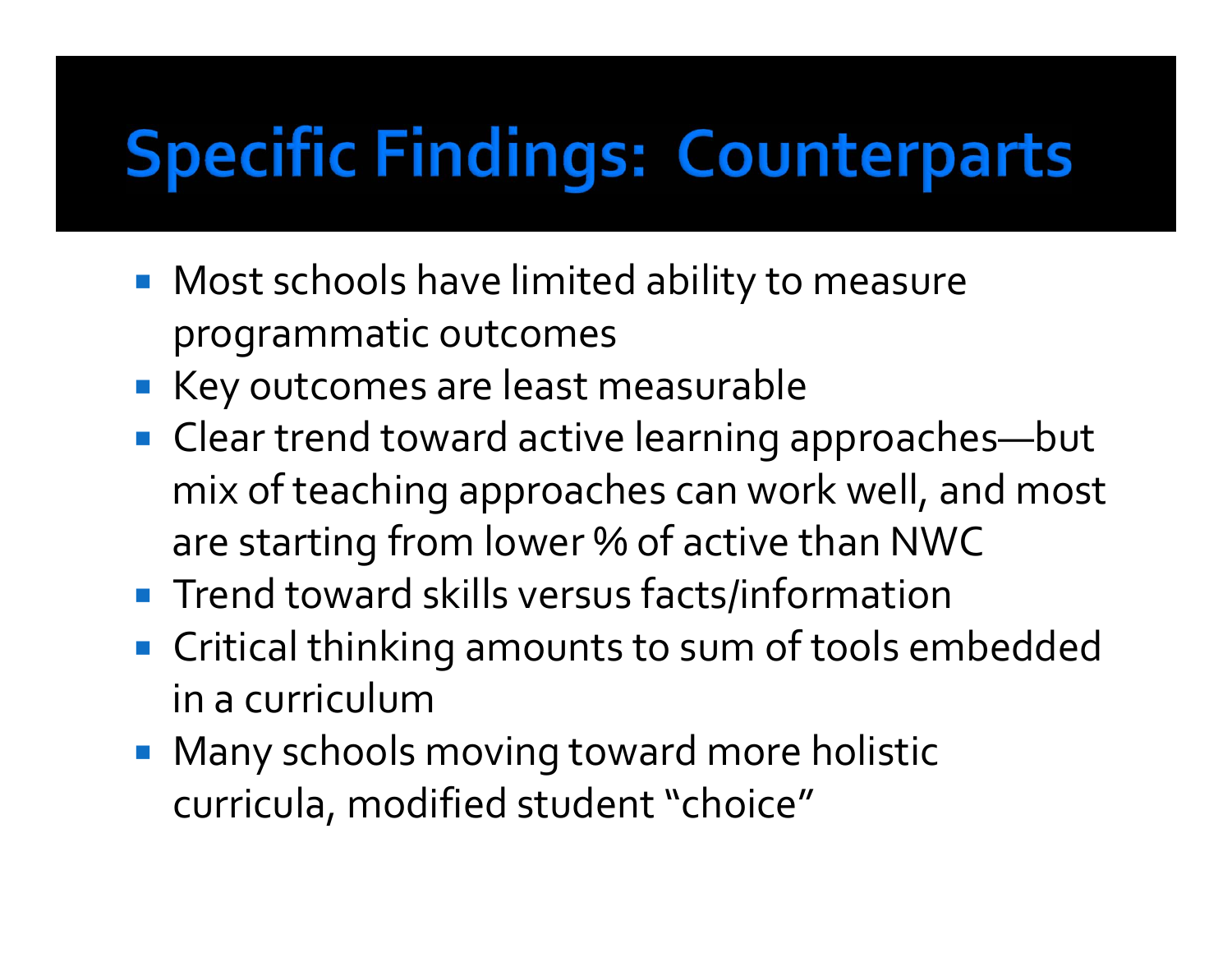#### **Avenues to Improvement**

- Command climate: Intellectually demanding
- Depth and sophistication of strategic analysis
- Model challenges of senior leaders with a curriculum of active learning processes focused on solving problems: Exercises, case studies, reports, peer ‐to ‐ peer projects
- **Focus on application of instruments to achieve** strategic effect
- **Promote synergy and integration of curriculum**
- Place iteration and feedback at center of experience
- **Do less and do it well; depth over breadth**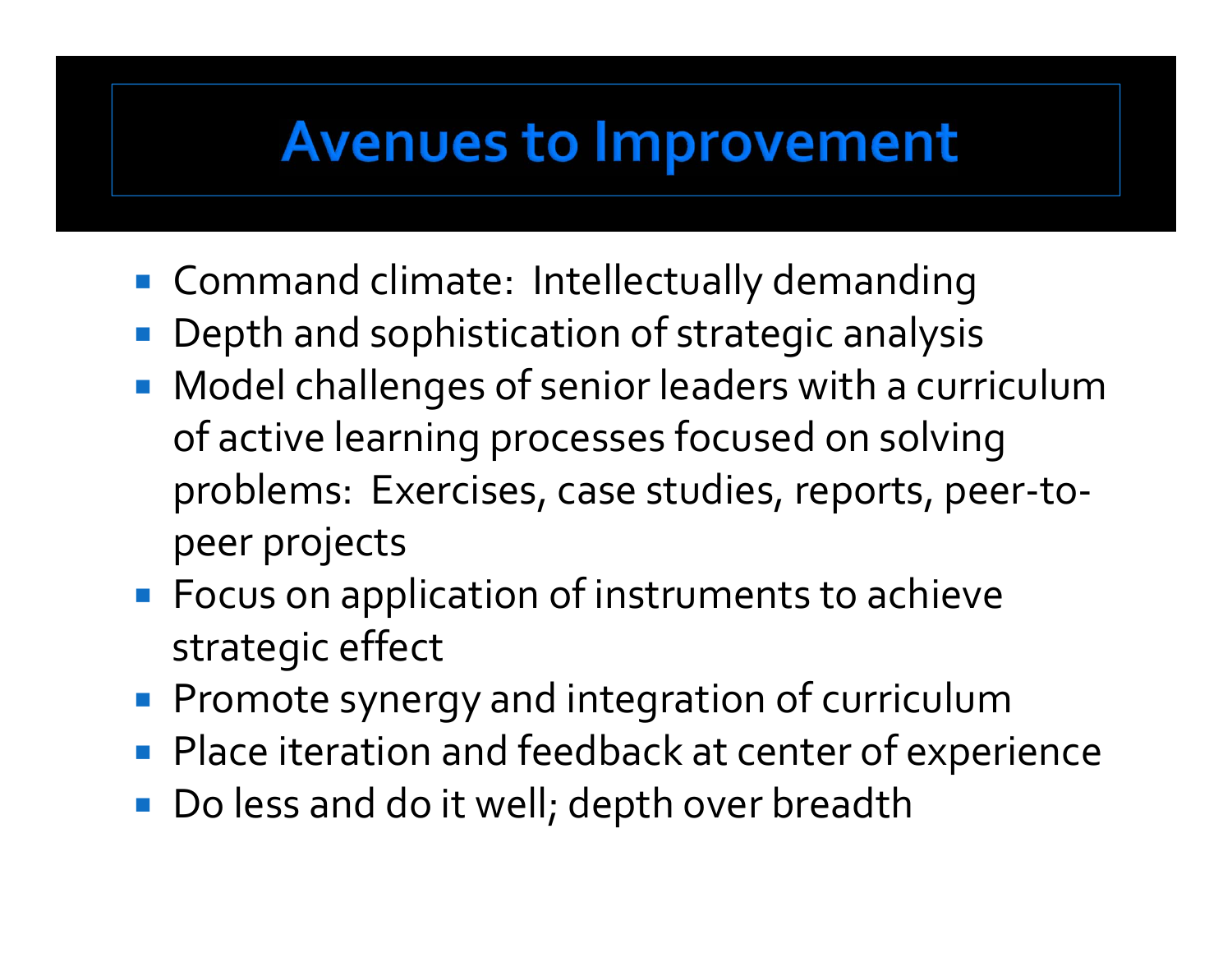#### **Achieving a Higher Standard of Learning**

*Overall Theme: "A Year of Confronting Problems"*